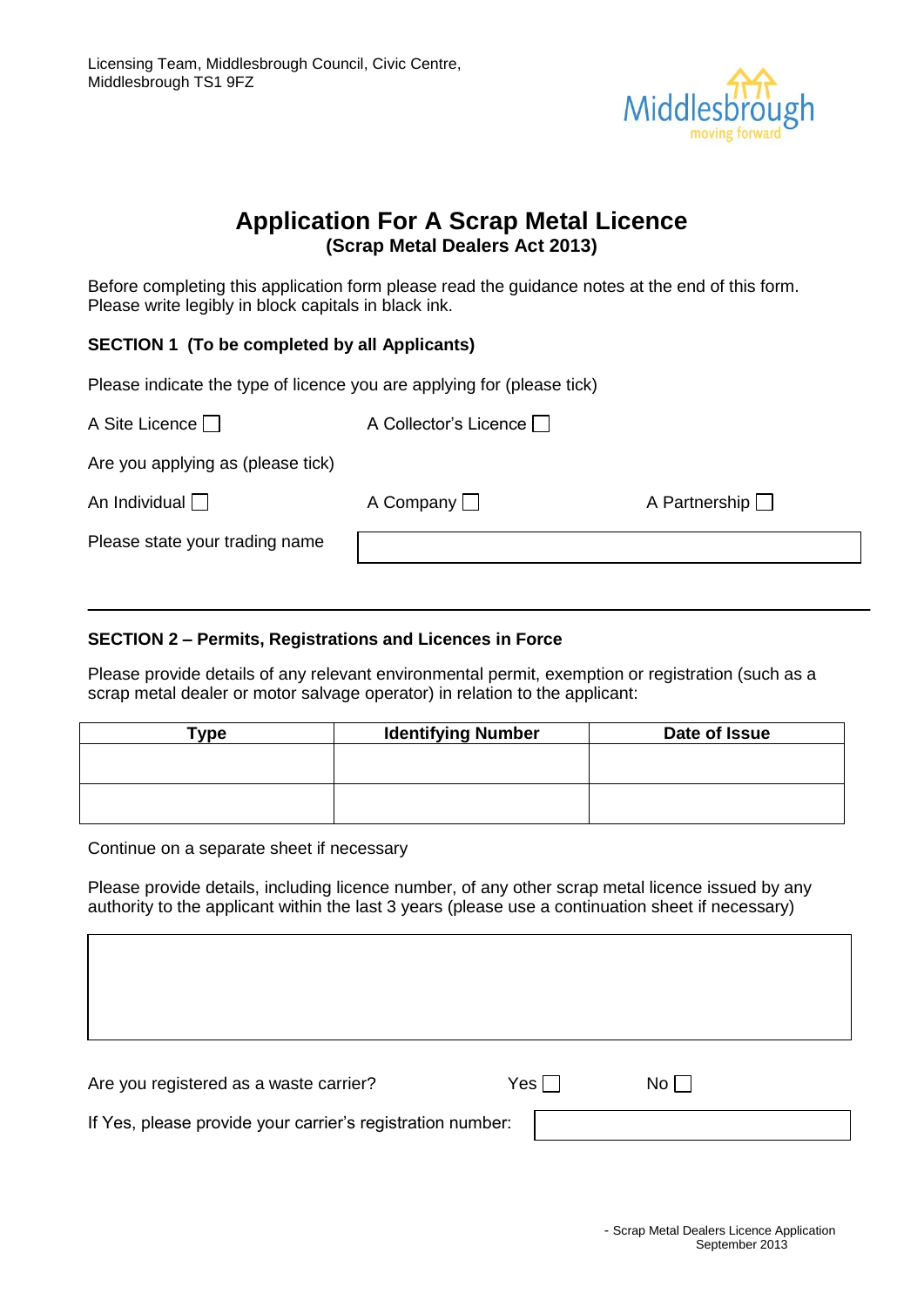# **SECTION 3 – To be completed if applying for a Site Licence**

Note: A site licence authorises the licensee to carry on business at a site in the Authority's area. You can apply to licence multiple sites using this form.

#### **Details of the Prospective Licence Holder**

| Title: Mr                                                                                   | Mrs I | Miss | Ms I I |             | Other $\Box$ (please state) |                                                          |
|---------------------------------------------------------------------------------------------|-------|------|--------|-------------|-----------------------------|----------------------------------------------------------|
| I am 18 years old or over:                                                                  |       | Yes  |        | $No$ $\Box$ | Date of Birth:              |                                                          |
| Surname:                                                                                    |       |      |        |             |                             |                                                          |
|                                                                                             |       |      |        |             |                             |                                                          |
| Forenames:                                                                                  |       |      |        |             |                             |                                                          |
| Please state your maiden name of any other<br>Surnames you have previously been known by:   |       |      |        |             |                             |                                                          |
| <b>Position/Role in the Business:</b>                                                       |       |      |        |             |                             |                                                          |
| I attach a Basic Disclosure Certificate issued for the                                      |       |      |        |             |                             |                                                          |
| applicant by Disclosure Scotland:                                                           |       |      |        |             | Yes                         | No l                                                     |
|                                                                                             |       |      |        |             |                             | (Certificates are valid for 3 months from date of issue) |
| If you do not provide a disclosure certificate your application may be delayed or rejected. |       |      |        |             |                             |                                                          |

**Contact Details** (We will use your business address to correspond with you unless you indicate

we should use your home address)

| <b>Business Address</b><br>including Postcode |  |
|-----------------------------------------------|--|
| <b>Telephone Number</b>                       |  |
| Mobile Number                                 |  |
| <b>E-Mail Address</b>                         |  |

| Home Address<br>including Postcode | Please use my home address for correspondence - |
|------------------------------------|-------------------------------------------------|
| <b>Telephone Number</b>            |                                                 |
| <b>E-Mail Address</b>              |                                                 |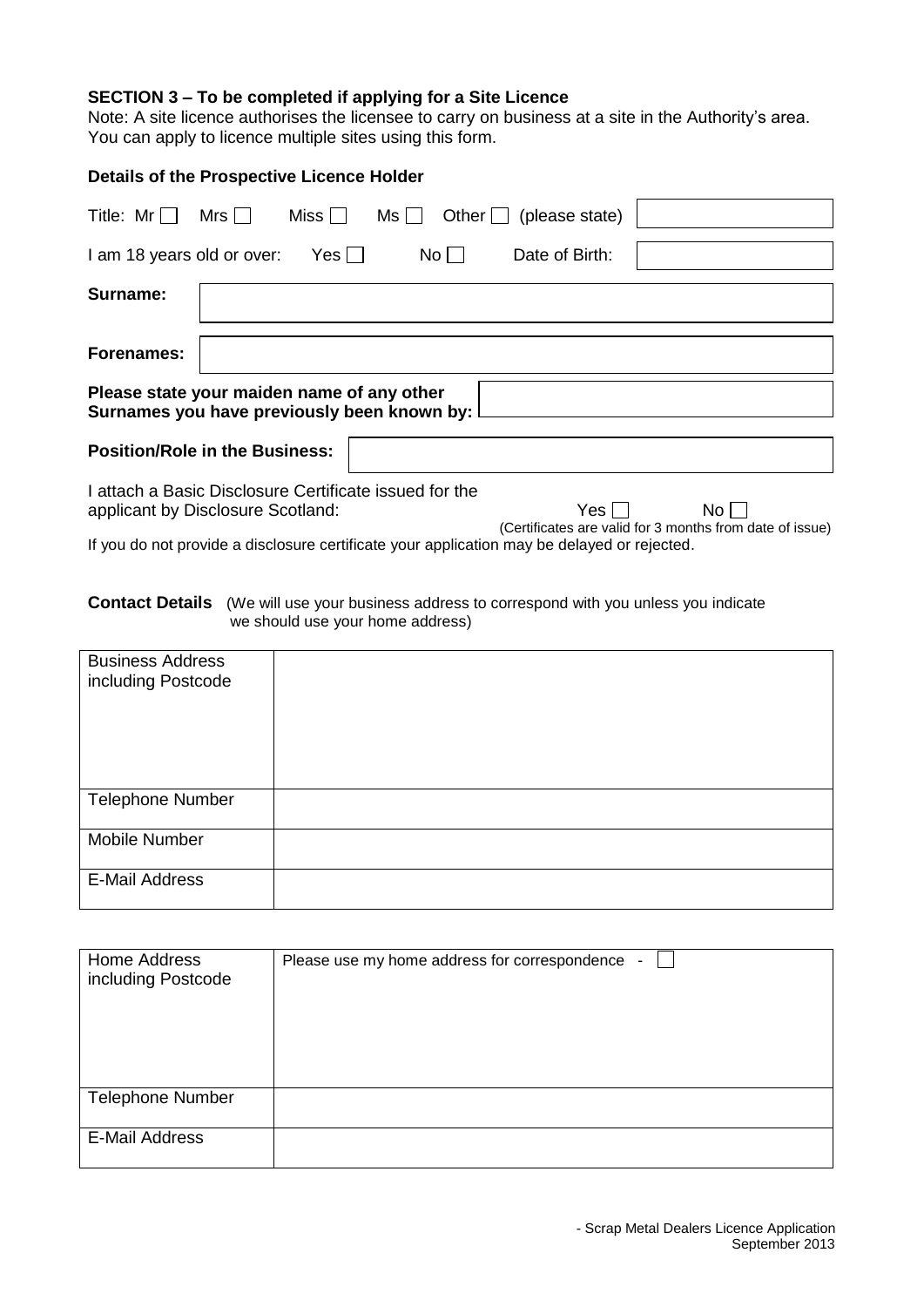# **Site Details**

Please list the details for each site where you propose to carry on business as a scrap metal dealer in this local authority area. If you operate more than two sites in the area, please provide details for each site on a continuation sheet. (Note: If the applicant operates multiple sites within a licensing authority area, provision should be made for more than one site manager)

| Site 1 - Full address of each site you intend to carry out business as a Scrap Metal Dealer: |
|----------------------------------------------------------------------------------------------|
|----------------------------------------------------------------------------------------------|

| Site Address including         |                                                          |
|--------------------------------|----------------------------------------------------------|
| Postcode                       |                                                          |
|                                |                                                          |
|                                |                                                          |
|                                |                                                          |
|                                |                                                          |
|                                |                                                          |
| <b>Telephone Number</b>        |                                                          |
|                                |                                                          |
| <b>E-Mail Address</b>          |                                                          |
|                                |                                                          |
|                                |                                                          |
| <b>Website Address</b>         |                                                          |
|                                |                                                          |
| Name of Site Manager           |                                                          |
| (including your maiden name or |                                                          |
| any other surnames you have    |                                                          |
| previously been known by)      |                                                          |
| Home Address of Site           |                                                          |
|                                |                                                          |
| Manager if different from      |                                                          |
| applicant (including           |                                                          |
| postcode)                      |                                                          |
|                                |                                                          |
|                                |                                                          |
|                                |                                                          |
|                                |                                                          |
| Site Manager Date of Birth     |                                                          |
|                                |                                                          |
| <b>Basic Disclosure</b>        | Yes<br><b>No</b>                                         |
| <b>Certificate Attached</b>    | (Certificates are valid for 3 months from date of issue) |
| Arrangements to be used        |                                                          |
|                                |                                                          |
| to record sales, storage       |                                                          |
| and purchases of scrap         |                                                          |
| metal                          |                                                          |
| Security arrangements to       |                                                          |
| prevent the unlawful           |                                                          |
| purchase, sale or theft of     |                                                          |
|                                |                                                          |
| scrap metal                    |                                                          |

# **Site 2**

| Site Address including<br>Postcode |  |
|------------------------------------|--|
| <b>Telephone Number</b>            |  |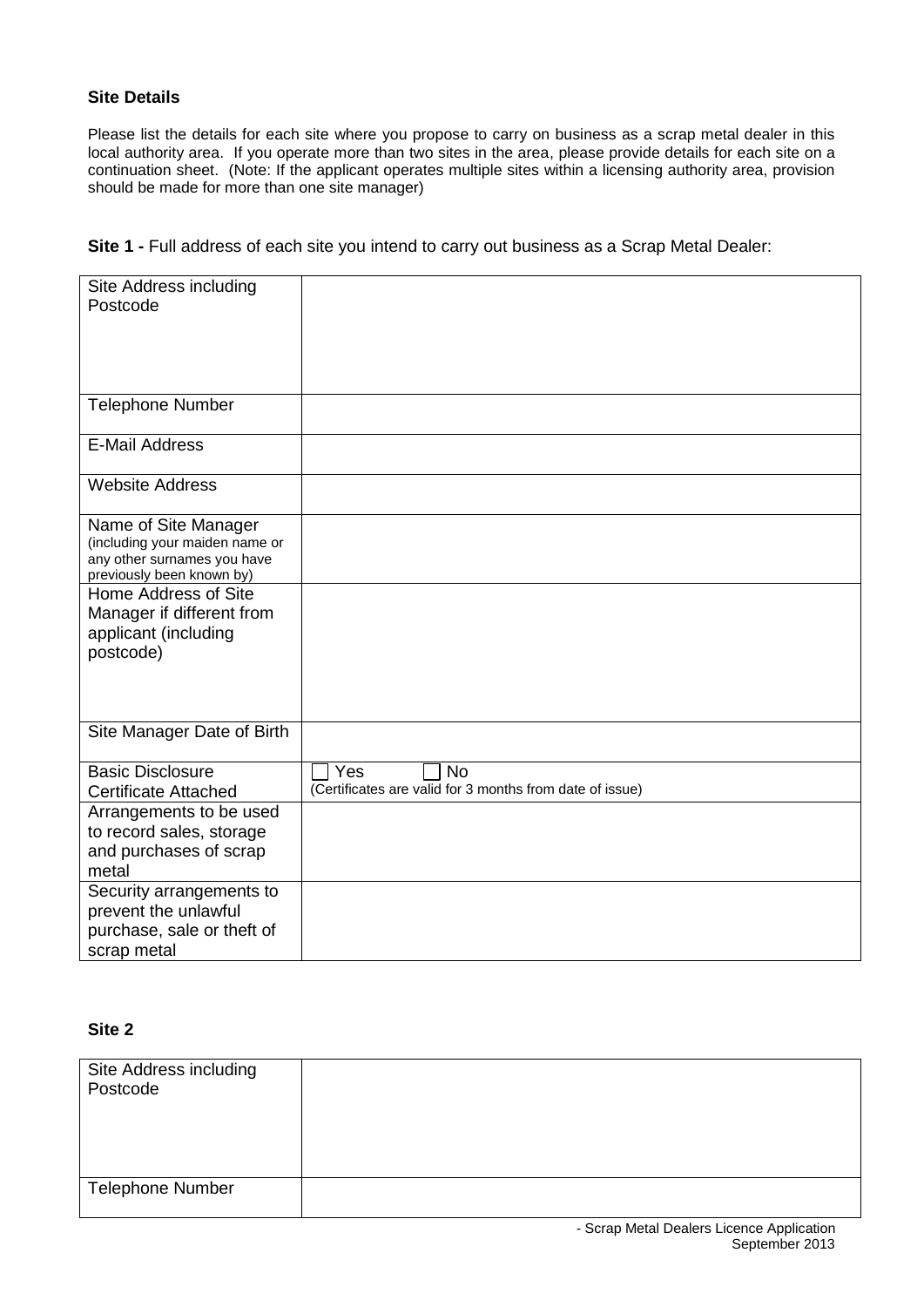| <b>E-Mail Address</b>                                    |                                                          |
|----------------------------------------------------------|----------------------------------------------------------|
|                                                          |                                                          |
| <b>Website Address</b>                                   |                                                          |
|                                                          |                                                          |
| Name of Site Manager                                     |                                                          |
| (including your maiden name or                           |                                                          |
| any other surnames you have<br>previously been known by) |                                                          |
| Home Address of Site                                     |                                                          |
| Manager if different from                                |                                                          |
| applicant (including                                     |                                                          |
| postcode)                                                |                                                          |
|                                                          |                                                          |
|                                                          |                                                          |
|                                                          |                                                          |
| Site Manager Date of Birth                               |                                                          |
|                                                          |                                                          |
| <b>Basic Disclosure</b>                                  | Yes<br><b>No</b>                                         |
| <b>Certificate Attached</b>                              | (Certificates are valid for 3 months from date of issue) |
| Arrangements to be used                                  |                                                          |
| to record sales, storage                                 |                                                          |
| and purchases of scrap                                   |                                                          |
| metal                                                    |                                                          |
|                                                          |                                                          |
| Security arrangements to                                 |                                                          |
| prevent the unlawful                                     |                                                          |
| purchase, sale or theft of                               |                                                          |
| scrap metal                                              |                                                          |

**Partnerships** – (If you are applying as a partnership, please provide the following details in respect of each partner – where there are more than three partners please use a continuation sheet)

| <b>Full Name</b>            |                                                          |
|-----------------------------|----------------------------------------------------------|
| (including your maiden      |                                                          |
| name or any other           |                                                          |
| surnames you have           |                                                          |
| previously been known by)   |                                                          |
| Date of Birth               |                                                          |
|                             |                                                          |
| Home Address                |                                                          |
|                             |                                                          |
| (including postcode)        |                                                          |
|                             |                                                          |
|                             |                                                          |
|                             |                                                          |
|                             |                                                          |
|                             |                                                          |
| <b>Basic Disclosure</b>     | Yes<br><b>No</b>                                         |
| <b>Certificate Attached</b> | (Certificates are valid for 3 months from date of issue) |
|                             |                                                          |

| <b>Full Name</b>          |  |
|---------------------------|--|
| (including your maiden    |  |
| name or any other         |  |
| surnames you have         |  |
| previously been known by) |  |
| Date of Birth             |  |
|                           |  |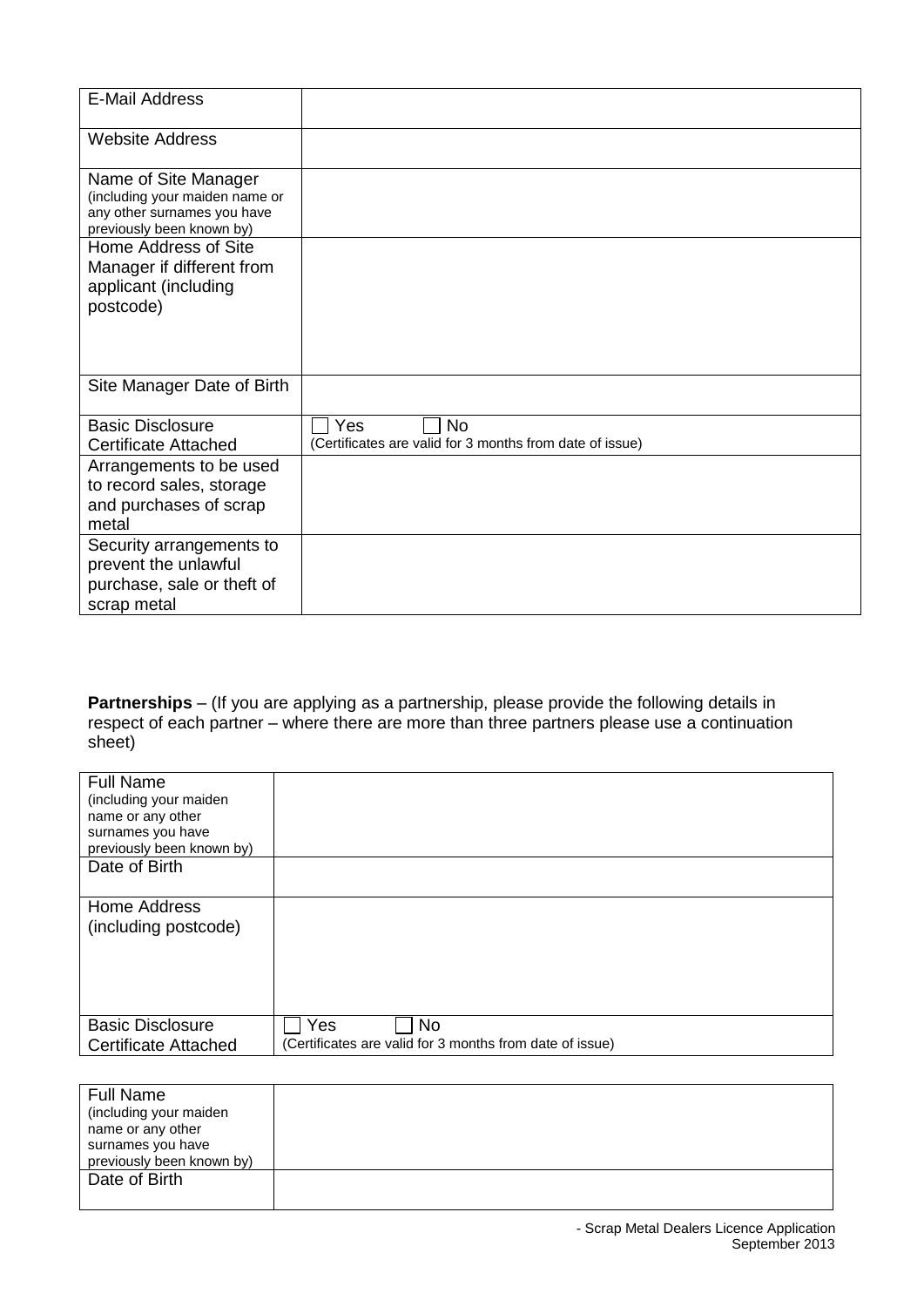| Home Address                |                                                          |
|-----------------------------|----------------------------------------------------------|
| (including postcode)        |                                                          |
|                             |                                                          |
|                             |                                                          |
|                             |                                                          |
|                             |                                                          |
| <b>Basic Disclosure</b>     | Yes<br>No                                                |
| <b>Certificate Attached</b> | (Certificates are valid for 3 months from date of issue) |
|                             |                                                          |
|                             |                                                          |
| <b>Full Name</b>            |                                                          |
| (including your maiden      |                                                          |
| name or any other           |                                                          |
| surnames you have           |                                                          |
| previously been known by)   |                                                          |
| Date of Birth               |                                                          |
|                             |                                                          |
|                             |                                                          |
| Home Address                |                                                          |
| (including postcode)        |                                                          |
|                             |                                                          |
|                             |                                                          |
|                             |                                                          |
|                             |                                                          |
|                             |                                                          |
| <b>Basic Disclosure</b>     | Yes<br><b>No</b>                                         |
|                             |                                                          |
| <b>Certificate Attached</b> | (Certificates are valid for 3 months from date of issue) |

**Companies** – (If you are applying as a company please provide the details set out below about the company)

| <b>Company Name</b>                                     |  |
|---------------------------------------------------------|--|
| <b>Registration Number</b>                              |  |
| Address of Registered<br>Office (including<br>postcode) |  |

Please provide the following details for each director(s), shadow director(s) and company secretary where these are different from the applicant and site manager(s) (continue on separate sheet if necessary)

| Role                                                                                                              |  |
|-------------------------------------------------------------------------------------------------------------------|--|
| <b>Full Name</b><br>(including your maiden<br>name or any other<br>surnames you have<br>previously been known by) |  |
| Date of Birth                                                                                                     |  |
| Home Address<br>(including postcode)                                                                              |  |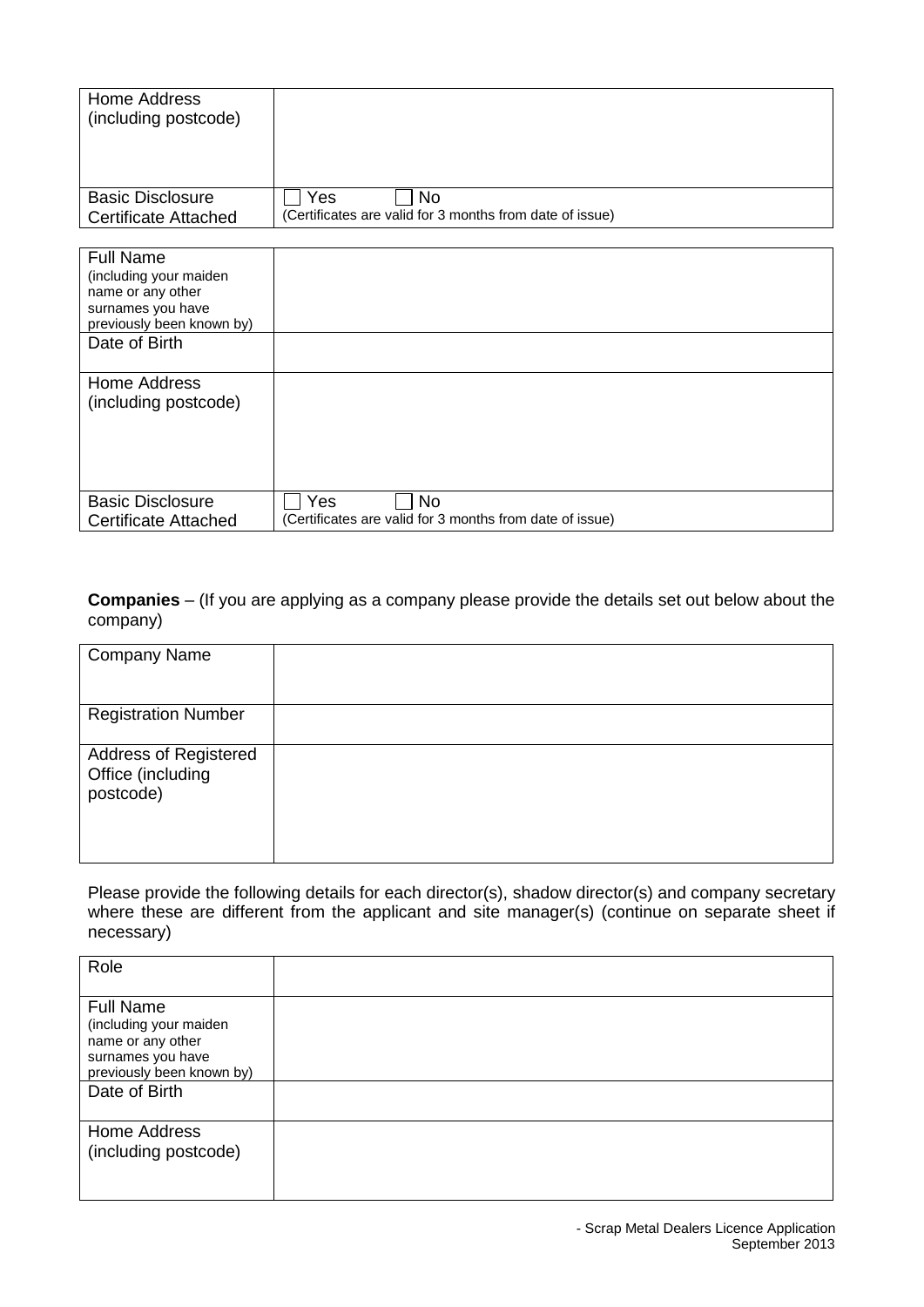| <b>Basic Disclosure</b>     | l No<br>l Yes                                            |
|-----------------------------|----------------------------------------------------------|
| <b>Certificate Attached</b> | (Certificates are valid for 3 months from date of issue) |

| Role                        |                                                          |
|-----------------------------|----------------------------------------------------------|
|                             |                                                          |
|                             |                                                          |
| <b>Full Name</b>            |                                                          |
| (including your maiden      |                                                          |
| name or any other           |                                                          |
| surnames you have           |                                                          |
| previously been known by)   |                                                          |
| Date of Birth               |                                                          |
|                             |                                                          |
| Home Address                |                                                          |
|                             |                                                          |
| (including postcode)        |                                                          |
|                             |                                                          |
|                             |                                                          |
|                             |                                                          |
| <b>Basic Disclosure</b>     | Yes<br><b>No</b>                                         |
|                             |                                                          |
| <b>Certificate Attached</b> | (Certificates are valid for 3 months from date of issue) |

Please provide details of any site in the area of any other local authority at which the applicant carries on business as a scrap metal dealer or proposes to do so:

| Address  |  |
|----------|--|
| Postcode |  |

Please name the local authority which has licensed this site, or to whom applications have been made if before commencement of the Scrap Metal Dealers Act 2013: (continue on a separate sheet if necessary)

|  |  |  | Only applicable to sites established after 1 November 1990 |  |  |  |
|--|--|--|------------------------------------------------------------|--|--|--|
|--|--|--|------------------------------------------------------------|--|--|--|

Do you have planning permission? Yes No

|--|--|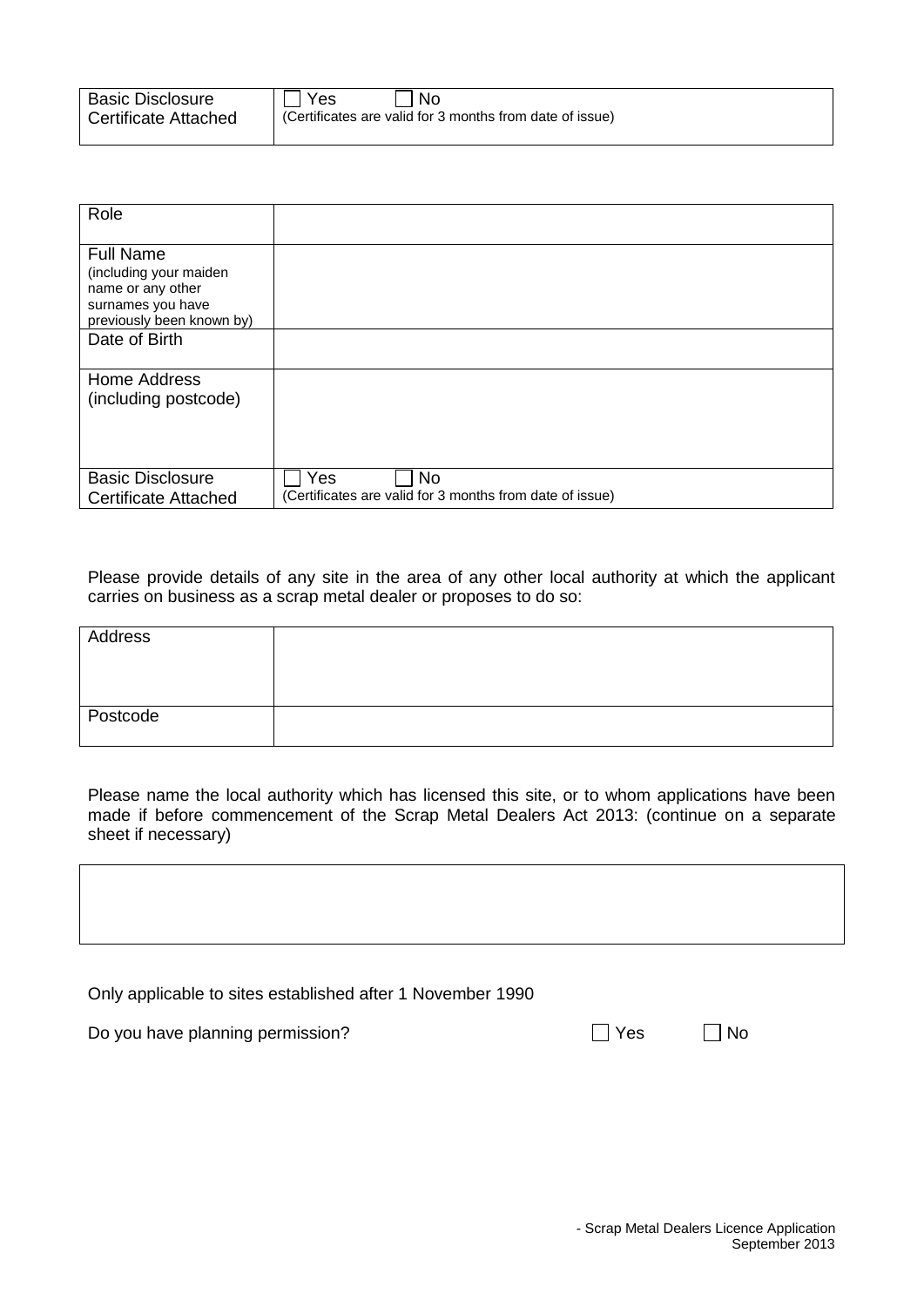#### **SECTION 4 – To be completed if applying for a Collector's Licence**

Note: A collector's licence authorises the licensee to carry out business as a mobile collector in the Authority's area only

| Details of the Prospective Licence Holder |              |    |                                                   |  |
|-------------------------------------------|--------------|----|---------------------------------------------------|--|
| Title: $Mr \Box$ Mrs $\Box$               |              |    | Miss $\Box$ Ms $\Box$ Other $\Box$ (please state) |  |
| I am 18 years old or over:                | $Yes$ $\Box$ | No | Date of Birth:                                    |  |
| Surname:                                  |              |    |                                                   |  |
| Forenames:                                |              |    |                                                   |  |

I attach a Basic Disclosure Certificate issued for the applicant by Disclosure Scotland:

 $Yes \Box$  No

(Certificates are valid for 3 months from date of issue)

If you do not provide a disclosure certificate your application may be delayed or rejected.

**Contact Details** – we will use your business address to correspond with your unless you indicate we should use your home address

| <b>Business Address</b><br>including Postcode |  |
|-----------------------------------------------|--|
|                                               |  |
| <b>Telephone Number</b>                       |  |
| Mobile Number                                 |  |
| <b>E-Mail Address</b>                         |  |

| Home Address<br>including Postcode | Please use my home address for correspondence - |
|------------------------------------|-------------------------------------------------|
| <b>Telephone Number</b>            |                                                 |
| <b>E-Mail Address</b>              |                                                 |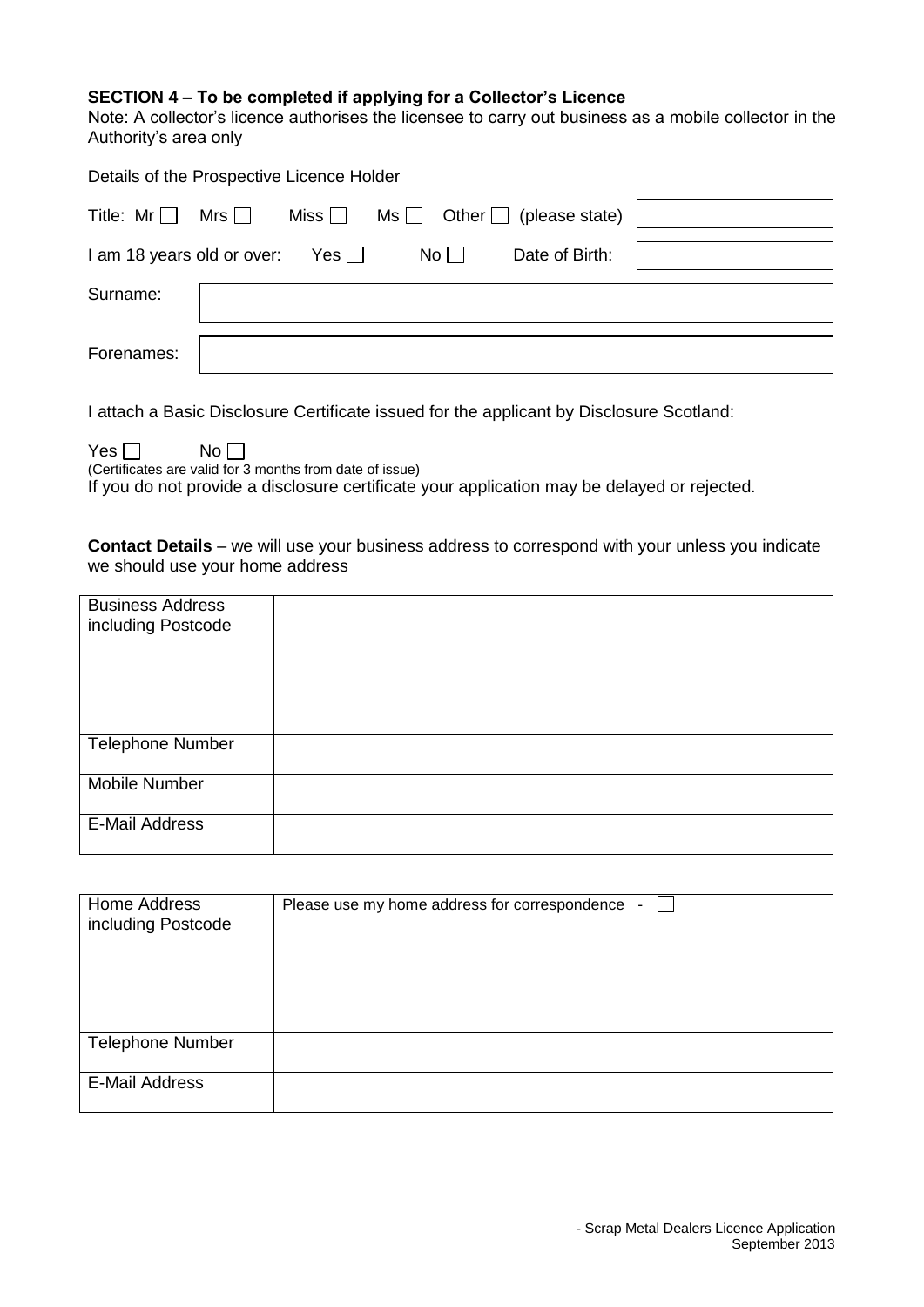# Where will scrap metal that has been purchased be stored before further disposal?

| Address including<br>Postcode |  |
|-------------------------------|--|
|                               |  |
|                               |  |
|                               |  |

Scrap metal will not be stored  $\Box$ 

# **SECTION 5 – Motor Salvage (For all applicants)**

Will your business consist of acting as a motor salvage operator? This is defined as a business that:

- Wholly or in part recovers salvageable parts from motor vehicles for re-use or re-sale, and then sells the rest of the vehicle for scrap;
- Wholly or mainly involves buying written-off vehicles and then repairing and selling them off; and
- Wholly or mainly buys or sells motor vehicles for the purpose of salvaging parts from them or repairing them and selling them off.

I will be acting as a Motor Salvage Operator Yes No  $\Box$  No  $\Box$ 

# **SECTION 6 - Vehicles used in the course of business (for all applicants)**

Note: This applies to vehicles used during the course of business in relation to either a Collector or Site Licence (continue on separate sheet if necessary)

#### **Vehicle 1**

| <b>Registration Number</b>                                 | Colour |  |
|------------------------------------------------------------|--------|--|
| Make of Vehicle                                            | Model  |  |
| Name and address<br>of Registered Keeper<br>of the vehicle |        |  |
| Name of Driver                                             |        |  |
| Name(s) of crew or<br>non-drivers                          |        |  |
| Where will vehicle be<br>kept when not in use              |        |  |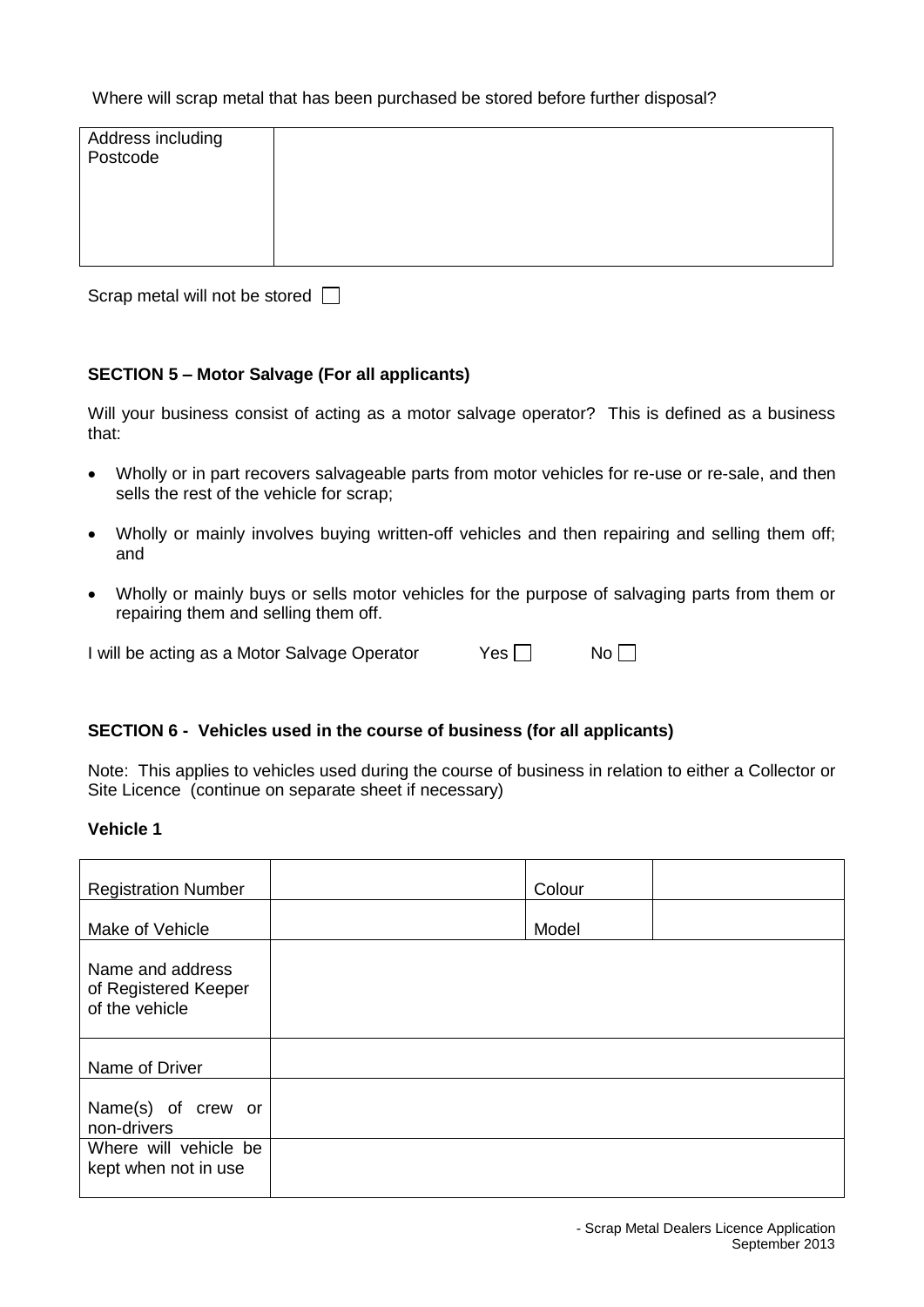# **Vehicle 2**

| <b>Registration Number</b>                                 | Colour |  |
|------------------------------------------------------------|--------|--|
| Make of Vehicle                                            | Model  |  |
| Name and address<br>of Registered Keeper<br>of the vehicle |        |  |
| Name of Driver                                             |        |  |
| Name(s) of crew or<br>non-drivers                          |        |  |
| Where will vehicle be<br>kept when not in use              |        |  |

# **SECTION 7 – Bank Accounts that will be used for payments to Suppliers (For all applicants)**

Please provide details of the bank account(s) that will be used to make payment to suppliers, in accordance with s12 of the Scrap Metal Dealers Act 2013. If more than two bank accounts will be used, please use a continuation sheet.

| <b>Account Name</b>   |  |
|-----------------------|--|
| Sort Code             |  |
| <b>Account Number</b> |  |

| Account Name          |  |
|-----------------------|--|
| Sort Code             |  |
| <b>Account Number</b> |  |

# **SECTION 8 – Payment (For all applicants)**

How do you wish to make payment for your Scrap Metal Dealer's licence?

 $Cash \Box$  Cheque  $\Box$  Debit or Credit Card  $\Box$ 

(Please make cheques payable to Middlesbrough Borough Council)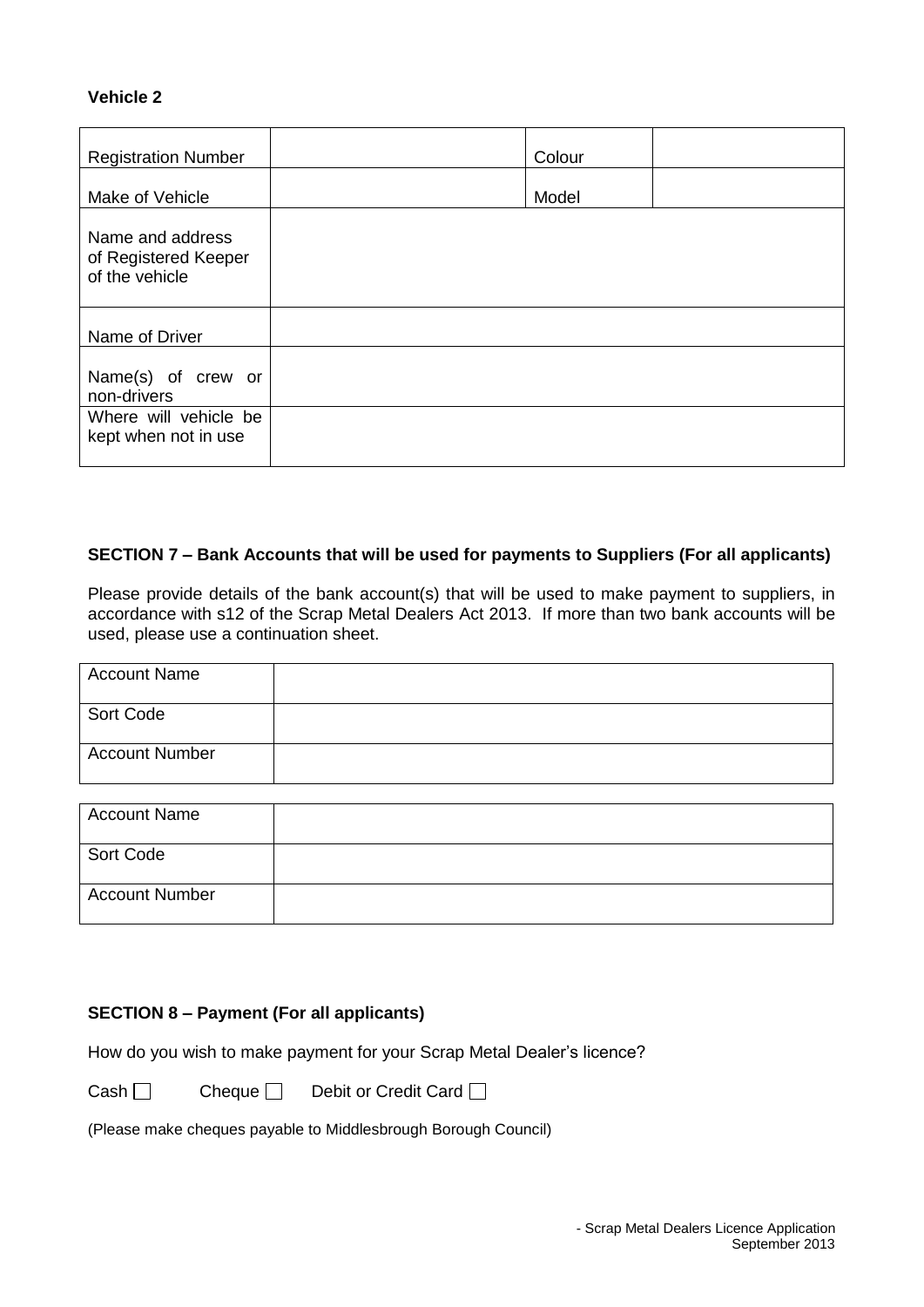# **SECTION 9 – Criminal Convictions (For all applicants)**

Have you, any listed partners, any listed directors, or any listed site manager(s) in this application ever been convicted of a relevant offence or been the subject of any relevant enforcement action? (Please see guidance notes below for a list of relevant offences)

 $Yes \Box$  No  $\Box$ 

If Yes, you must provide details for each conviction, the date of the conviction, the name and location of the convicting court, offence of which you were convicted and the sentence imposed:

| Date of<br>Conviction | Name & Location of Court | Offence | Sentence Imposed |
|-----------------------|--------------------------|---------|------------------|
|                       |                          |         |                  |
|                       |                          |         |                  |
|                       |                          |         |                  |
|                       |                          |         |                  |
|                       |                          |         |                  |

#### **SECTION 10 – Declaration (For all applicants)**

The information contained in this form is true and accurate to the best of my knowledge and belief. I understand that if I make a material statement knowing it to be false, or if I recklessly make a material statement which is false, I will be committing an offence under Schedule 1 Para 5 of the Scrap Metal Dealers Act 2013, for which I may be prosecuted, and if convicted, fined.

I understand that the local authority to whom I make my application may consult other agencies about my suitability to be licensed as a scrap metal dealer, as per Section 3(7) of the Scrap Metal Dealers Act 2013, and that those other agencies may include other local authorities, the Environment Agency, the Natural Resources Body for Wales, and the Police.

I understand that the purpose of the sharing of this data is to form a full assessment of my suitability to be licensed as a scrap metal dealer. I also understand that the sharing of information about me may extend to sensitive personal data, such as data about any previous criminal offences. Some details will also be displayed on a national register, as required by the Scrap Metal Dealers Act 2013. I hereby expressly consent to this processing of my data and display of relevant information on the public register.

| Signed:       | Date: |  |
|---------------|-------|--|
| Print<br>Name |       |  |

| Signed:                    | Date: |  |
|----------------------------|-------|--|
| <sup>l</sup> Print<br>Name |       |  |

| Signed:       | Date: |  |
|---------------|-------|--|
| Print<br>Name |       |  |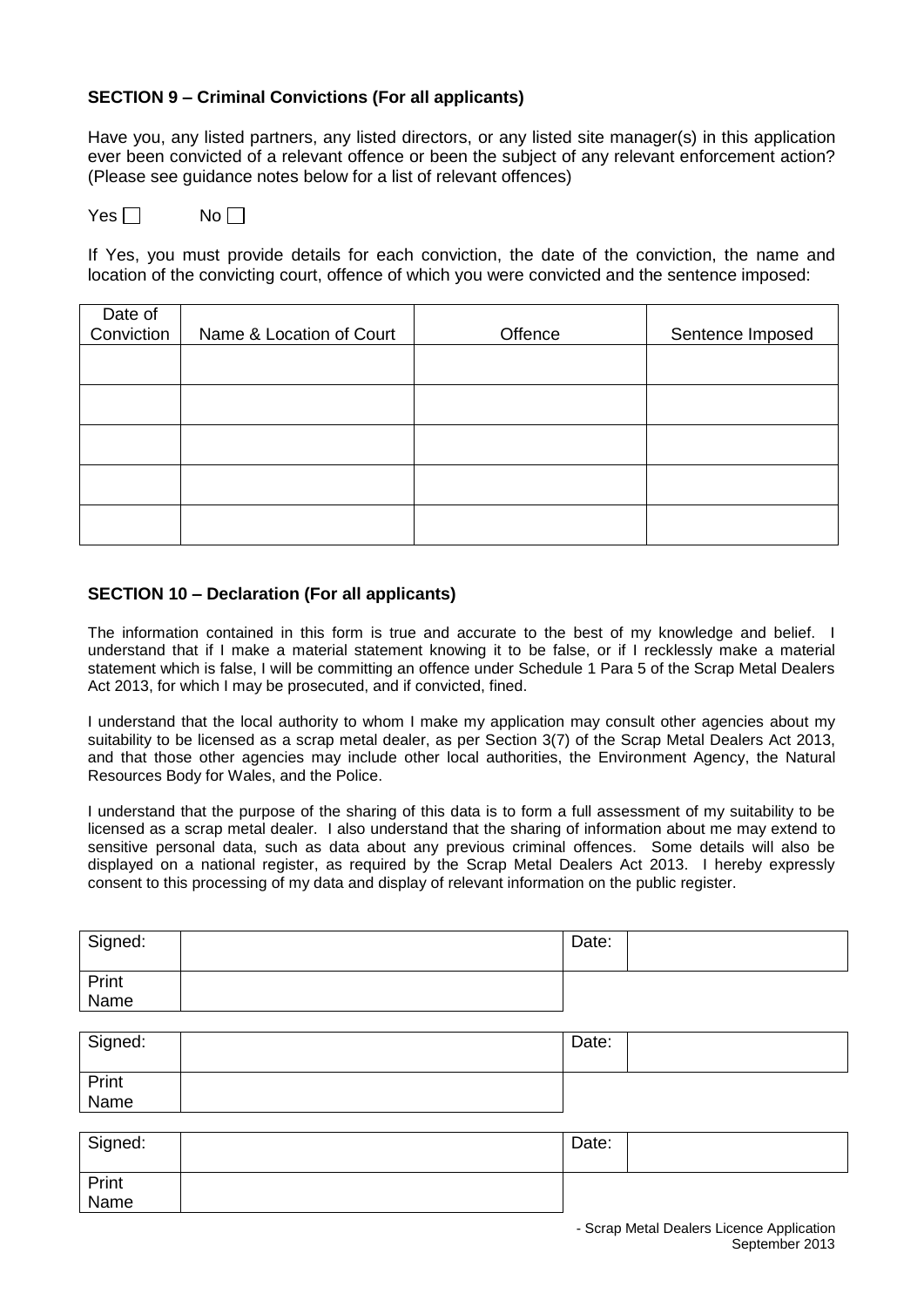# **This form must be submitted to:**

The Licensing Team Middlesbrough Borough Council PO Box 502, Vancouver House, Gurney Street, **Middlesbrough** TS1 9FW

together with the following documents:

- Photographic ID e.g. passport or photo card driving licence
- Utility Bill
- Fee

For Official use only:

| Date Received: | Receipt Number: | Amount: | Identity Checked: | Officer: |
|----------------|-----------------|---------|-------------------|----------|
|                |                 |         |                   |          |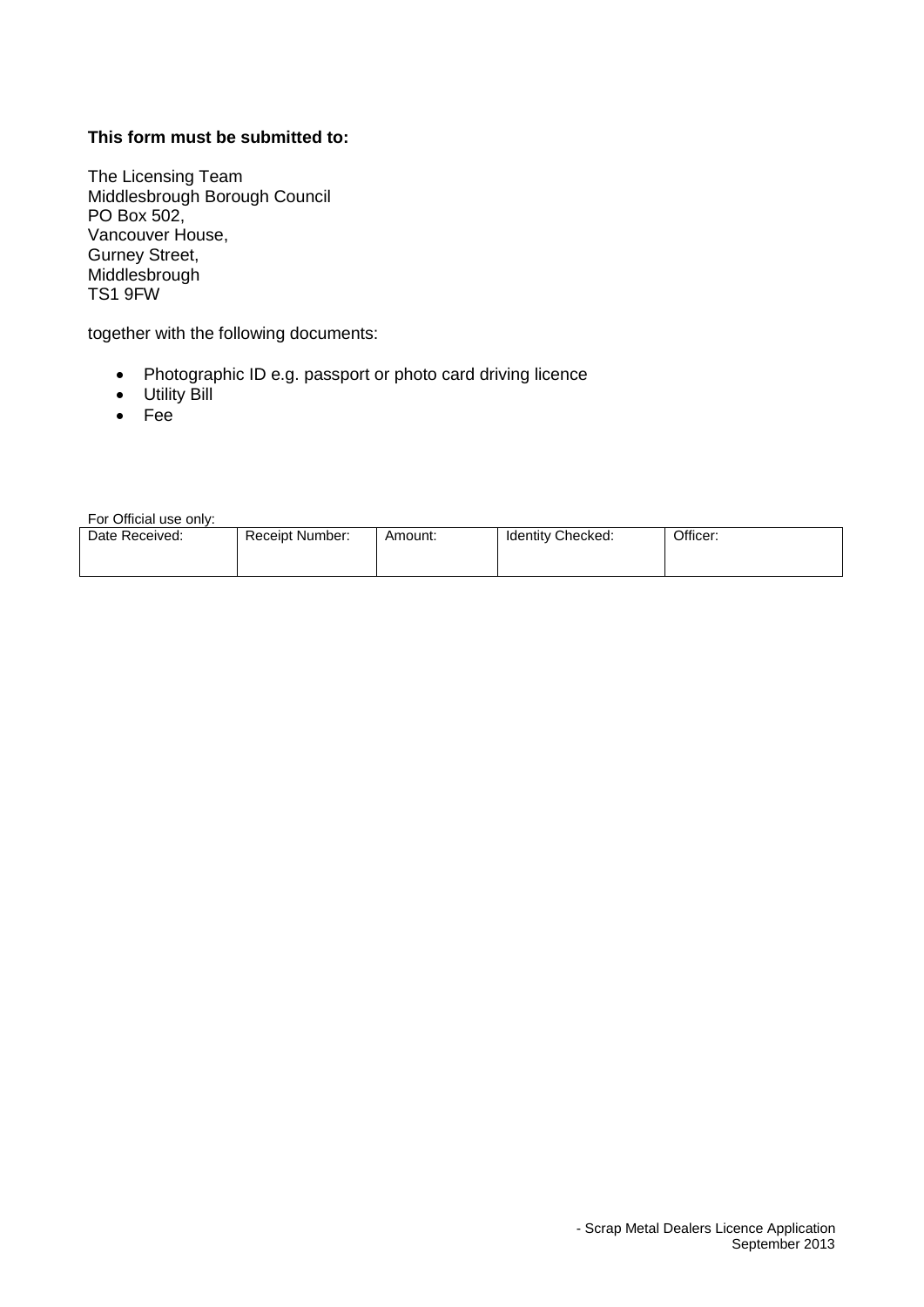# **Guidance Notes for completing your Application Form**

# **Section 1 – For everyone**

This section asks if you are applying for a Collector's licence or a Site licence. You may only apply for **one** type of licence in each council area, but you can apply to run multiple sites. For instance, you could apply to run 3 sites in Council A's area, and also apply to be a collector in Council B's area.

A **Site licence** lets you buy and sell scrap metal from a fixed location within the council area.

A **Collector's licence** allows you to travel within the council area to collect scrap metal. You may **not** take this metal back to a site that you run within the council area in order to sell it.

#### **Section 2 – For everyone**

In order to carry on your business you may need to hold other environmental permits or licences that we should know about. For instance, if you carry waste as part of your business it is a legal requirement to register as a waste carrier. This includes transporting waste while travelling from job to job, to a storage place for disposal later, or to a waste disposal company or waste site. For more information on this, or to register call: 03708 506506 or visit: [www.environment](http://www.environment-agency.gov.uk/wastecarriers)[agency.gov.uk/wastecarriers.](http://www.environment-agency.gov.uk/wastecarriers)

This section also asks for details of any other scrap metal licences you hold. Please make sure you include the licence number so that we can check this against the national register.

## **Section 3 – For site licences**

Fill out this section if you want a **site licence.** It should be filled out in the name of the person who will hold the Scrap Metal Dealer's licence. As well as details about you and your business, you will also need details of any directors or partners involved in the business including their home address. We also need to know the address of the site or sites you want the licence for, as well as the details of each site manager responsible for that site. These details are required by law and also so that you can be contacted if there are any problems.

You and every person listed on the application form needs to submit a Basic Disclosure Certificate from Disclosure Scotland. You can apply for this certificate at <http://www.disclosurescotland.co.uk/apply/individuals>

This is because the Home Office has decided that you and any person listed on the application need to tell the council if you have been convicted of certain crimes. Possessing a conviction may not automatically prevent you from having a licence if the offence was unrelated to being a Scrap Metal Dealer or a long time ago, and you can convince the council that you are a suitable person.

A Basic Disclosure Certificate is considered to be only valid for a limited time, but can be used to apply to as many councils as you want within that time. Typically, three months is the longest that you can expect your check to be considered valid.

There is not much space on the form, so if you need to list more than one site manager, director, or partner, then please continue on a separate piece of paper setting out the details in the same way as the form.

A **Site Manager** is the person who will be in charge of the site on a daily basis. You will probably need a different site manager for each site on the licence.

A **Director** or **Partner** is someone who has or shares legal responsibility for the operation of the company, including filing returns at Companies House.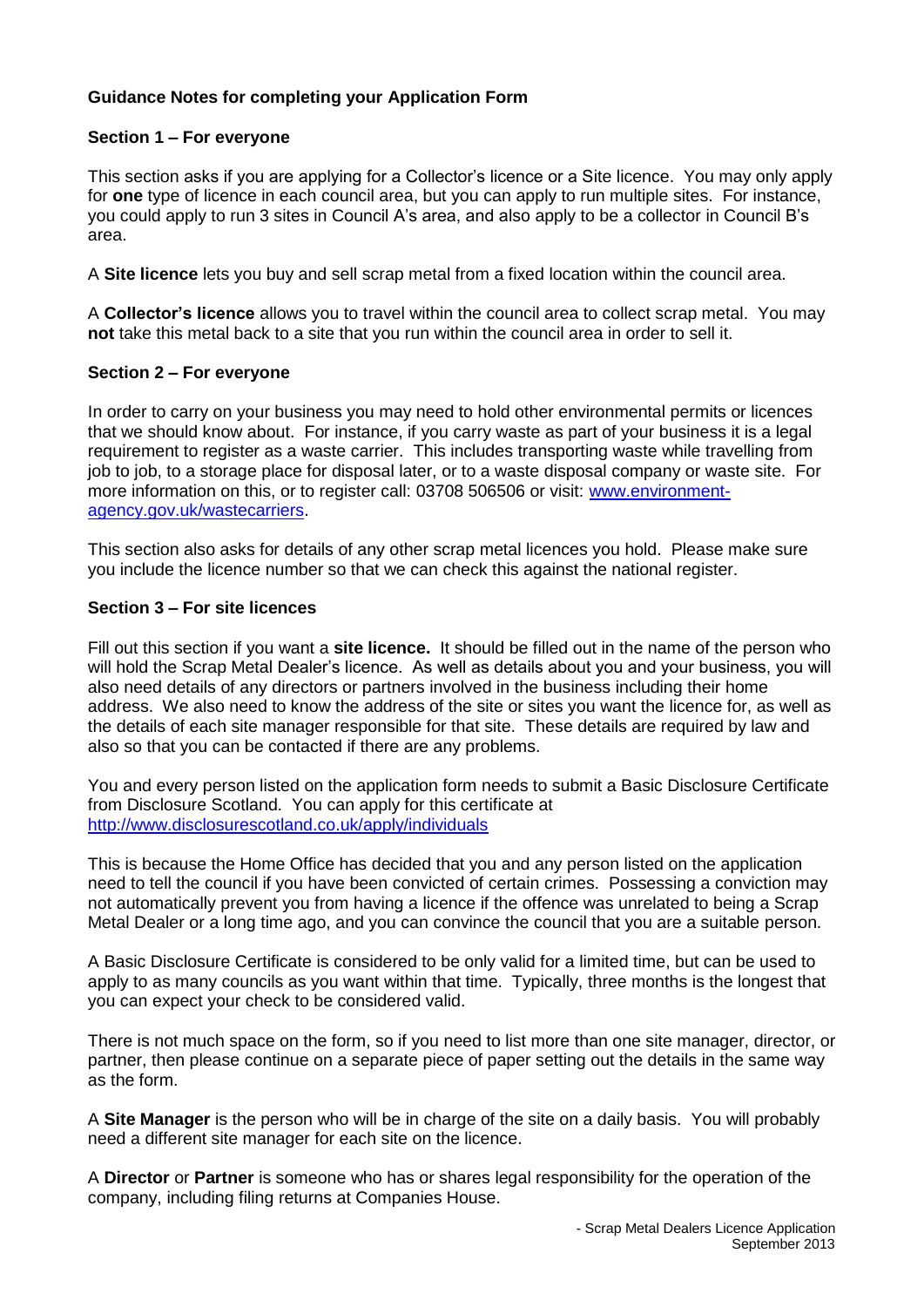We also want to know if you operate or propose to operate a site in another local authority area, along with details of this site, the council which has licensed it or to whom you have applied for a licence.

If your site(s) were established after 1990, then you are required to have planning permission from the council. You will need to tell us if this is the case, and it will be checked with the council planning department.

# **Section 4 – For a Collector's licence**

Fill out this section if you want a **Collector's licence.** It should be filled out in the name of the person who will hold the Scrap Metal Dealer's licence. You are asked to provide contact details, including the place where you live, so that the council can get in touch with you if necessary.

You need to submit a Basic Disclosure Certificate from Disclosure Scotland along with the application form. You can apply for this certificate at <http://www.disclosurescotland.co.uk/apply/individuals>

This is because the Home Office has decided that you need to tell the council if you have been convicted of certain crimes. Possessing a conviction may not automatically prevent you from having a licence if the offence was unrelated to being a Scrap Metal Dealer or a long time ago, and you can convince the council that you are a suitable person.

A Basic Disclosure Certificate is considered to be only valid for a limited time, but can be used to apply to as many councils as you want within that time. Typically, three months is the longest that you can expect your check to be considered valid.

We also ask for the place where you will store any collected scrap metal before taking it to a licensed site to dispose of it. Note that you are not allowed to sell or buy metal at this storage site and doing so is an offence. This may be a licensed site that you operate in another council area.

You will need to ensure that all your vehicles are roadworthy and are properly taxed, insured and otherwise meet the legal requirements to be on the road.

# **Section 5 – Motor salvage operator**

This section asks if you will be salvaging motor vehicles as part of your work. The Scrap Metal Dealers Act 2013 brings together the Scrap Metal Dealers Act 1964 together with Part 1 of the Vehicles (Crime) Act 2001, which means you now only need a Scrap Metal Dealer's licence.

# **Section 6 – Vehicle details**

This section requires you to submit details of all vehicles used during the course of the business as a Scrap Metal Dealer, Collector or Motor Salvage Operator.

# **Section 7 – Bank accounts that will be used for payments to suppliers**

This section asks you for the bank details which you will use to pay people for the scrap metal you receive or sell. This is to check that you are not selling the metal for cash, which is illegal. These details will be kept securely by the council.

# **Section 8 – Payment**

There is a fee to apply for a licence. Applications cannot be accepted unless the correct fee has been paid.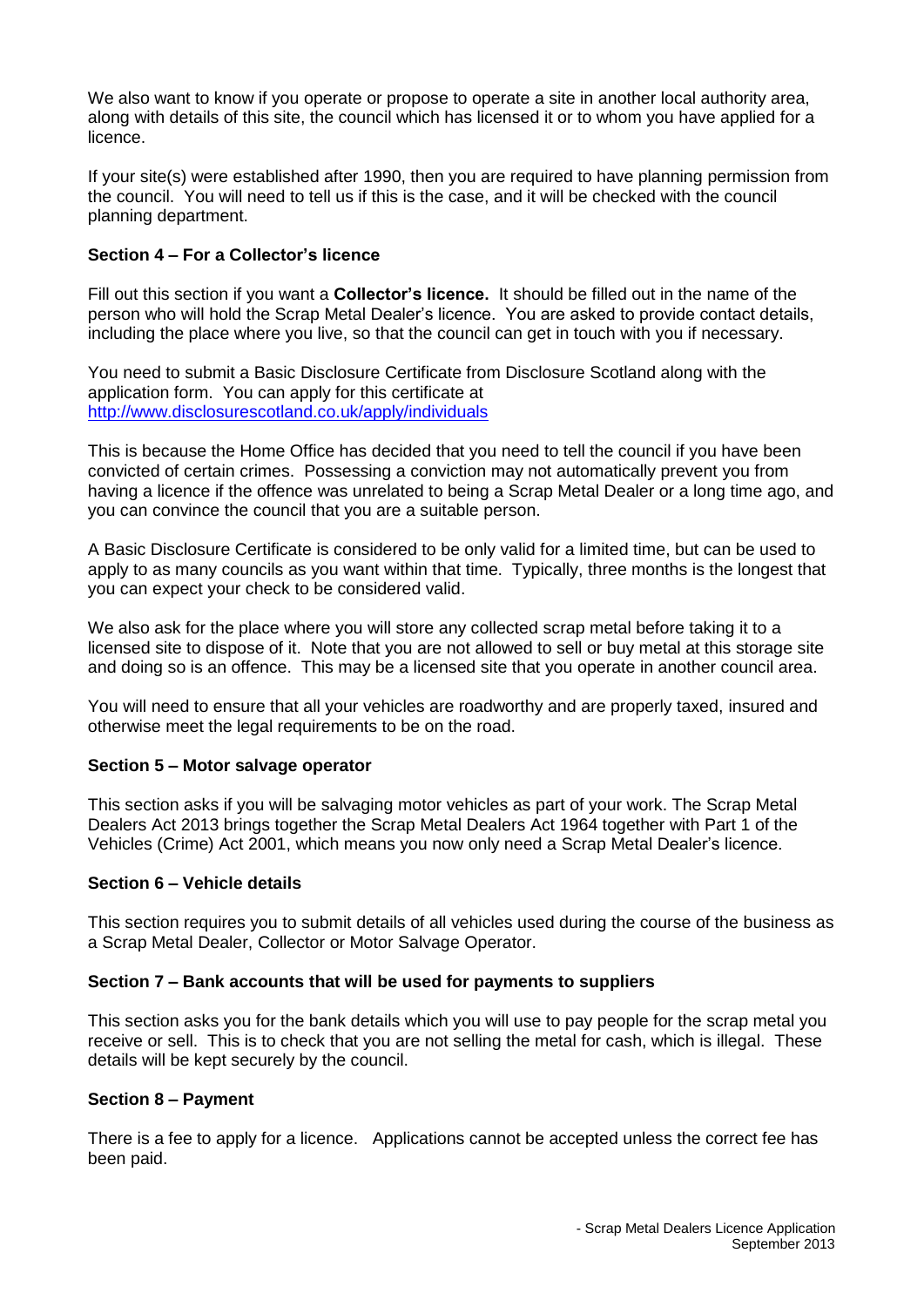# **Section 9 – Criminal convictions**

This section asks you to set out any relevant convictions or enforcement activity that has been undertaken against you by the Environment Agency or Natural Resources Wales. It is an offence under the Scrap Metal Dealers Act 2013 to make or recklessly make a false statement. The information listed here will be checked against the Basic Disclosure Certificate from Disclosure Scotland that you are required to submit with the application, along with information retained by the Police and the Environment Agency or Natural Resources Wales.

# **Section 10 – Declaration**

The person who will hold the Scrap Metal Dealer's licence needs to sign and date the declaration, as do the other people named on the form. This section also explains that the council has to share some of the details with the Police, Environment Agency, or Natural Resources Wales when checking whether the applicant(s) is a suitable person to hold a licence. Some of the information will also be displayed on a public register.

If you do not agree to this use of information then you should **not** sign the form. If you are in any doubt about what this section means then speak to the Council's Licensing Team.

#### **Relevant Offences Primary Legislation**

- a) An offence under Section 1, 5, or 7 of the Control of Pollution (Amendment) Act 1989
- b) An offence under Section 170 or 170B of the Customs and Excise Management Act 1979, where the specific offence concerned relates to scrap metal
- c) An offence under Section 110 of the Environment Act 1995
- d) An offence under Sections 33, 34 or 34B of the Environmental Protection Act 1990
- e) An offence under Section 9 of the Food and Environment Protection Act 1985
- f) An offence under Section 1 of the Fraud Act 2006, where the specific offence concerned relates to scrap metal, or is an environment-related offence
- g) An offence under Section 146 of the Legal Aid, Sentencing and Punishment of Offenders Act 2012
- h) An offence under Sections 327, 328 or 330 to 332 of the Proceeds of Crime Act 2002
- i) Any offence under the Scrap Metal Dealers Act 1964
- j) Any offence under the Scrap Metal Dealers Act 2013
- k) An offence under Sections 1, 8,9,10, 11, 17, 18, 22 or 25 of the Theft Act 1968, where the specific offence concerned relates to scrap metal, or is an environment-related offence
- l) Any offence under Part 1 of the Vehicles (Crime) Act 2001
- m) An offence under Sections 85, 202, or 206 of the Water Resources Act 1991.

# **Secondary Legislation**

- a) An offence under regulation 38 of the Environmental Permitting (England and Wales) Regulations 2007
- b) An offence under regulation 38 of the Environmental Permitting (England and Wales) Regulations 2010
- c) Any offence under the Hazardous Waste (England and Wales) Regulations 2005
- d) Any offence under the Hazardous Waste (Wales) Regulations 2005
- e) An offence under regulation 17(1) of the Landfill (England and Wales) Regulations 2002
- f) Any offence under the Pollution Prevention and Control (England and Wales) Regulations 2000
- g) Any offence under the Producer Responsibility (Packaging Waste) Regulations 2007
- h) Any offence under the Transfrontier Shipment of Waste Regulations 1994
- i) Any offence under the Transfrontier Shipment of Waste Regulations 2007
- j) Any offence under the Waste (Electrical and Electronic Equipment) Regulations 2006
- k) An offence under regulation 42 of the Waste (England and Wales) Regulations 2011